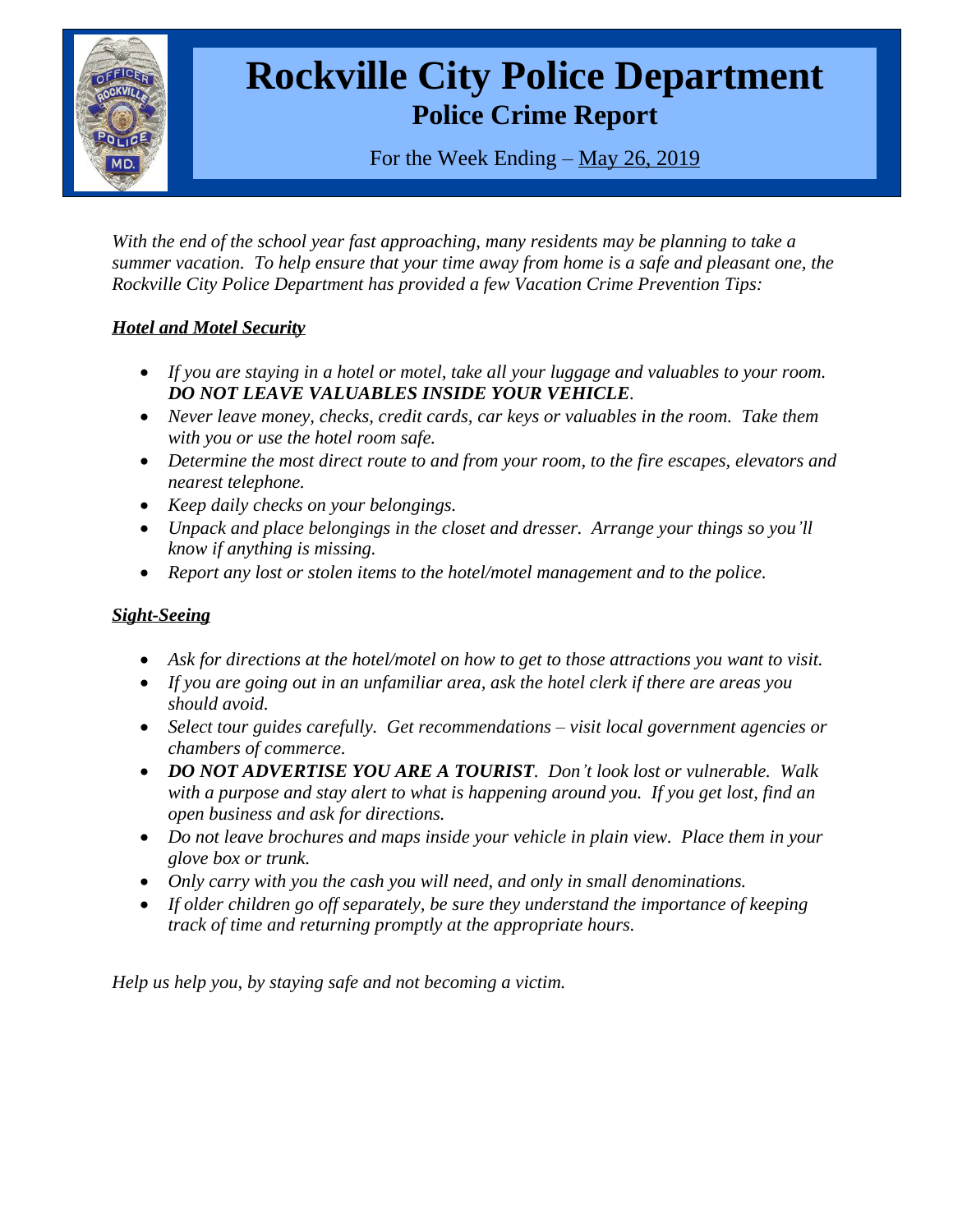A weekly Crime Report of serious incidents is provided by the Rockville City Police Department to serve as an overview of incidents occurring within the City Limits of Rockville. Please note this summary does not reflect every reported incident that has occurred. Also, the words "arrested" and "charged" do not imply guilt.

## **A R R E S T S**

On 05/20/19, a male, age 29, was arrested for theft and trespassing, following an incident that occurred in the 100 block of Gibbs Street.

On 05/21/19, a male, age 48, was arrested for theft and possession of CDS-paraphernalia, following an incident that occurred in the 1800 block of Rockville Pike.

On 05/15/19, a request was submitted to Montgomery County Police Department's Special Investigations Division for a male, age 15, to be charged with second degree assault on a police Officer, following an incident that occurred in the 200 block of Richard Montgomery Drive.

On 05/19/19, a male, age 30, was arrested for disorderly conduct and second-degree assault, following an incident that occurred in the unit block of Maryland Avenue.

05/25/19, a request was submitted to Montgomery County Police Department's Special Investigations Division for a male age 15, to be charged with possession of a handgun, possession of a handgun in a vehicle, and possession of ammunition, following an incident that occurred in the 100 block of First Street.

On 05/25/19, a male, age 36, was arrested for vandalism of a motor vehicle, following an incident that occurred in the 100 block of Rollins Avenue.

On 05-26-19 a request was submitted to Montgomery County Police Department's Special Investigations Division for a male, age 12, to be charged with second degree assault following an incident that occurred in the 300 block of Martins Lane.

## **I N C I D E N T S**

2000 block of Veirs Mill Road, the complainant reported that on 05/15/19, it was discovered that an unknown subject wrote in black marker, a racial slur on the side of a building.

1800 block of Rockville Pike, the complainant reported that an unknown subject removed an unattended camera on 05/16/19 between 10:00 a.m. and 12:00 p.m.

100 block of Gibbs Street, the complainant stated that he was leaving a roof top establishment between 10:00 p.m. and 10:17 p.m. on 05/16/19. The suspect stated that while riding the elevator he was assaulted by five subjects. *The suspects are described as:*

## **5 H/Ms – No Further Description**